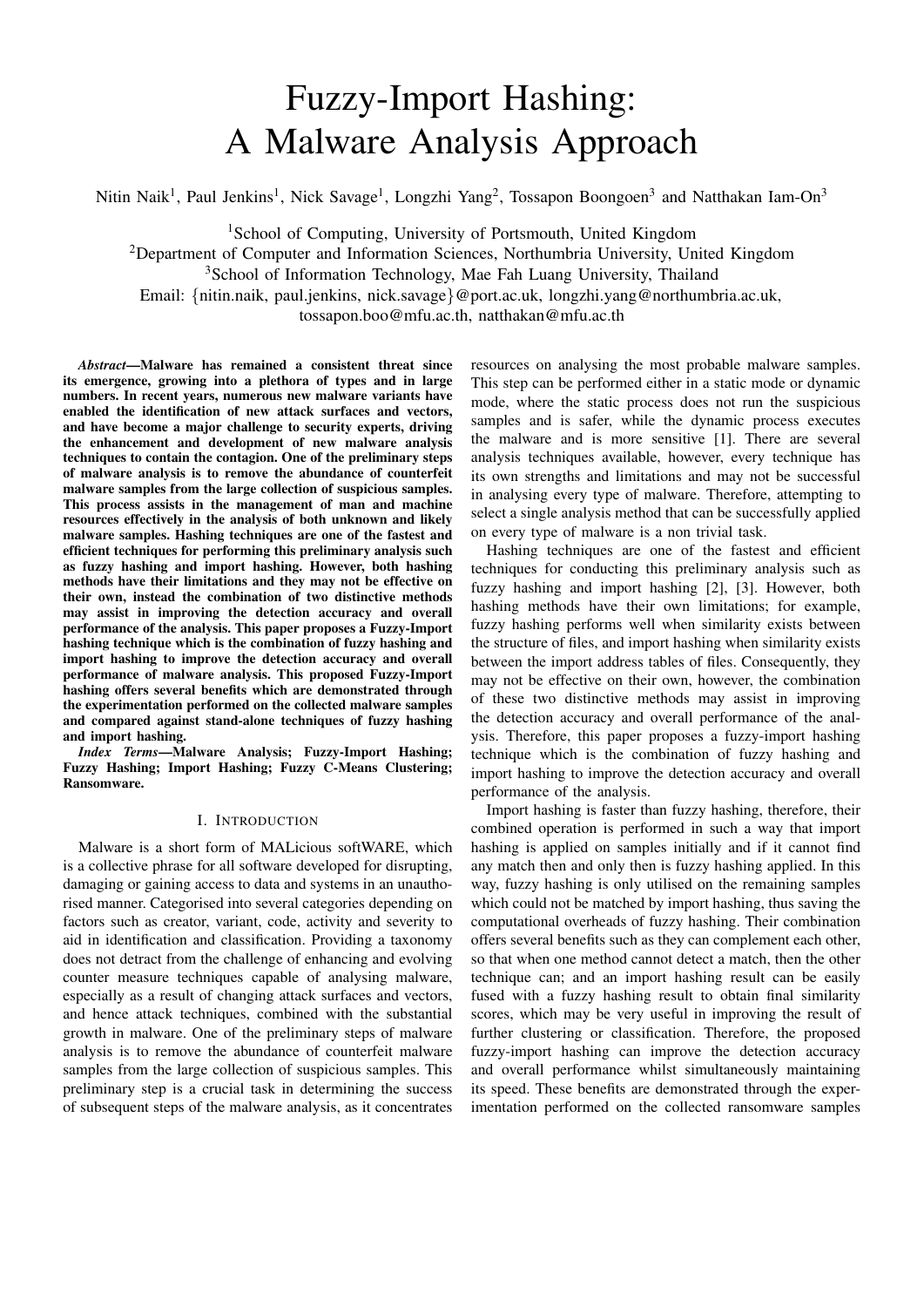and compared against stand-alone fuzzy hashing and import hashing. Additionally, due to the fuzzy nature of the fuzzyimport hashing result, it is employed in Fuzzy C-Means (FCM) clustering [4], [5], [6], and compared against its corresponding fuzzy hashing based FCM result to demonstrate its further benefits.

The paper is divided into the following sections: Section II discusses the chosen analysis methods import hashing and fuzzy hashing. Section III explains the collection and verification process of malware (ransomware) samples. Section IV discusses analysis of malware (ransomware) employing the chosen analysis methods fuzzy hashing and import hashing. Section V discusses the analysis of malware (ransomware) employing the proposed fuzzy-import hashing. Section VI compares the FCM results of fuzzy-import hashing against their corresponding fuzzy hashing method. Section VII presents some of the main benefits of the proposed fuzzy-import hashing method. Lastly, Section VIII presents the summary of the research work and suggests some future work.

## II. BACKGROUND

## *A. Fuzzy Hashing*

Cryptographic hash and fuzzy hash techniques are utilised in security analysis in an attempt to detect malware when investigating both the integrity and similarity of files of interest. Of these two techniques it is the similarity which is of greater importance as malware developers base their code on previous examples leading to the development of new strains [7]. In fuzzy hashing analysis, the file of interest is divided into multiple blocks and a hash value is calculated for each block, with the final step being the concatenation of all hash values of the blocks to generate the fuzzy hash value as shown in Fig. 1. A number of factors affect the length of the fuzzy hash value, including the block size, the size of the file and the output size of the selected hash function [8]. Fuzzy hashing methods can be classified into several categories: Context-Triggered Piecewise Hashing (CTPH), Statistically-Improbable Features (SIF), Block-Based Hashing (BBH) and Block-Based Rebuilding (BBR) [9], [10], [11]. Forensic analysis of malware requires a thorough understanding of the degree of similarity between known malware samples and inert files to assess files for their threat potential. This is especially important when considering the analysis and clustering of suspected malware in order to identify new variants. As a result the use of the similarity preserving property of fuzzy hashing is useful in forensic investigation when comparing unknown files with known malware families for their triage and clustering, where samples have the same functionality, yet different cryptographic hash values [12].

*1) SSDEEP:* The SSDEEP fuzzy hashing method was initially developed for locating spam emails [7]. This method divides a file into number of blocks based on the content of that file. The endpoint points of these blocks are determined by a rolling hash method utilising the Adler32 function [8]. Generating the SSDEEP fuzzy hash value for the file, consists



Fig. 1. Generation of Fuzzy Hash Value in Fuzzy Hashing Method

of calculating an individual hash value for each block and concatenating these into a single hash value. Similarity between the two files is calculated by utilising Damerau-Levenshtein distance function.

*2) SDHASH:* The SDHASH fuzzy hashing method finds common and rare features in a file and matches the rare features in another file to determine the degree of similarity between the two files [13]. Generally, a feature is a 64-byte string and is found using an entropy calculation. It employs the cryptographic hash function SHA-1 and Bloom filters to calculate the SDHASH fuzzy hash value of a file [14]. A Bloom filter is a space-efficient probabilistic data structure to find whether the element is definitely not present in the set or may be present in the set. Similarity between the two files is calculated by utilising a Hamming distance function.

*3) mvHASH-B:* The mvHASH-B fuzzy hashing method is slightly different from SDHASH fuzzy hashing method, which focuses on keeping the data unchanged even if there is a small change in it. Thus resulting in the same hash value being generated in the case of a minor change, thus preserving the similarity. However, mvHASH-B transforms the input data based on the concept of majority votes, then encodes the majority vote bit sequence with RLE (Run-Length Encoding - a type of lossless data compression approach), and finally generates mvHASH-B fuzzy hash value utilising Bloom filters [15]. Moreover, it uses a self-defined hash function which has a higher run time efficiency and its complexity is equivalent to the cryptographic hash function SHA-1.

## *B. Import Hashing - IMPHASH*

Import hashing is one of a number of methods used to ascertain the similarity of two files. This method utilises import libraries (function calls from other software), where the order in which they are called and the functions themselves are utilised to generate a hash value (see Fig. 2). This IMPort HASH (IMPHASH) is based upon the Import Address Table (IAT), which is a list of the software (relocatable) and their functions including all the DLL, EXE and SYS files required to be bound and linked with the relocatable code of the original software to build the final application [16]. Thus, two pieces of software that were compiled with similar code except with a different order of functions will generate different IMPHASH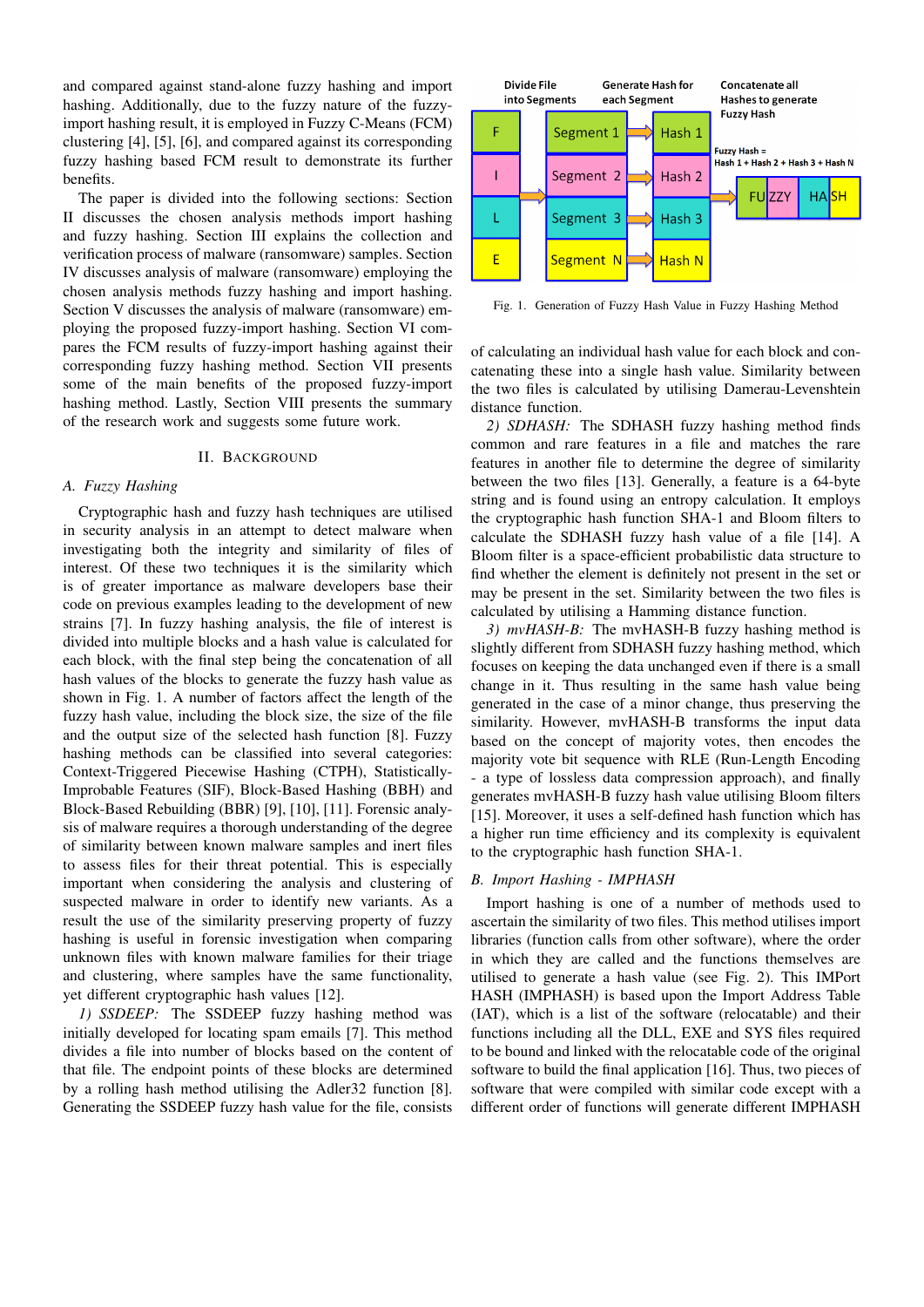values. This method is analogous to Fuzzy Hashing with regard to its speed, computation, complexity and hash size, however, it is noteworthy that IMPHASH provides a binary similarity result, rather than the degree of similarity of two files.



Fig. 2. Generation of IMPHASH Value from the Import Address Table (IAT) of a Portable Executable (PE) File

## III. COLLECTION OF MALWARE SAMPLES

In this implementation, one of the most prevalent malware classes, ransomware was selected to perform all analyses and utilised in evaluating the performance of the proposed fuzzyimport hashing method. Ransomware was selected for the experiment as it is one of the most relevant and damaging malware that exploits victims for financial gain, business disruption and market share [17]. Numerous types of ransomware have been created and used in cyberattacks, though, some ransomware categories were worthy of greater focus due to their severity of attack and financial loss. Based on primary research, four ransomware categories were targeted for this work WannaCry, Locky, Cerber and CryptoWall [18], [19], [20]. Thousands of malware samples were acquired from the two sources *Hybrid Analysis* [21] and *Malshare* [22]. Later, these samples were verified for their credibility as numerous samples were simply bogus samples. It was critical to select only credible samples of a specific category as a reference to test all chosen analysis methods and the proposed fuzzy-import hashing successfully. These samples were investigated based on the information available on *VirusTotal* [23]. To determine that every sample was indeed genuine malware or ransomware and were members of a specific ransomware category, the criteria was set that it must be identified as malware by at least 40 or more detection engines on *VirusTotal*. To check the ransomware category of collected samples, their category from WannaCry, Locky, Cerber and CryptoWall was verified manually on the recognized detection engines on *VirusTotal*. This sample collection and verification process was both lengthy and time consuming, leading to 1000 ransomware samples being selected out of several thousand samples, these

were equally divided into 250 samples of four ransomware categories WannaCry, Locky, Cerber and CryptoWall. The four different categories of ransomware were chosen to evaluate how each analysis method works on the different categories of ransomware.

## IV. MALWARE ANALYSIS USING FUZZY HASHING AND IMPORT HASHING

The malware analysis is performed to determine the success of import hashing and fuzzy hashing based on their similarity detection rate while applied to all the different types of ransomware samples WannaCry, Locky, Cerber and CryptoWall. The samples of a specific ransomware type possess certain similarity with other samples of the same type, and all the samples were carefully checked during the collection of ransomware samples. Thus, this analysis will determine the similarity detection success rate of import hashing and fuzzy hashing for each ransomware type based on whether they can match every sample with one or more samples of the same ransomware type.

## *A. Malware Analysis Approach: Fuzzy Hashing*

When fuzzy hashing is applied on an unpacked ransomware sample, it generates a fuzzy hash value for that ransomware sample. This fuzzy hash value can be matched against either already identified ransomware samples or their fuzzy hash values. If the fuzzy hash of a sample in question matches with any of the pre-identified ransomware samples or its fuzzy hash value, then, the fuzzy hash result is generated as a degree of similarity between the two. This fuzzy similarity result is presented in the range of 1% (least matched) to 100% (exactly matched), however, it is entirely at the discretion of security experts how this value is interpreted depending on their analysis requirement. Generally, a threshold value can be set to accept or ignore the fuzzy similarity score and to determine as matched or not matched scenarios respectively. The fuzzy hashing should only be used as an initial investigation that may assist in any further analysis but not as a conclusive result [24].

## *B. Malware Analysis Results: Fuzzy Hashing*

In this experiment, the SSDEEP, SDHASH and mvHASH-B fuzzy hashing methods were used to detect similarity for each ransomware category separately. It was important to assess the performance of these three methods in different threshold conditions for comparison purposes; therefore, their similarity detection results were evaluated in four different conditions: 1) when all the fuzzy similarity scores were considered (1- 100%), 2) when those fuzzy similarity scores were considered which are greater than 10%, 3) when those fuzzy similarity scores were considered which are greater than 20%, and 4) when those fuzzy similarity scores were considered which are greater than 30%. The four evaluation results for the four ransomware categories are presented in Table I. One of the most important findings in all four evaluation results is that the detection rate of SDHASH and mvHASH-B fuzzy hashing methods decreased and in some cases quite significantly as the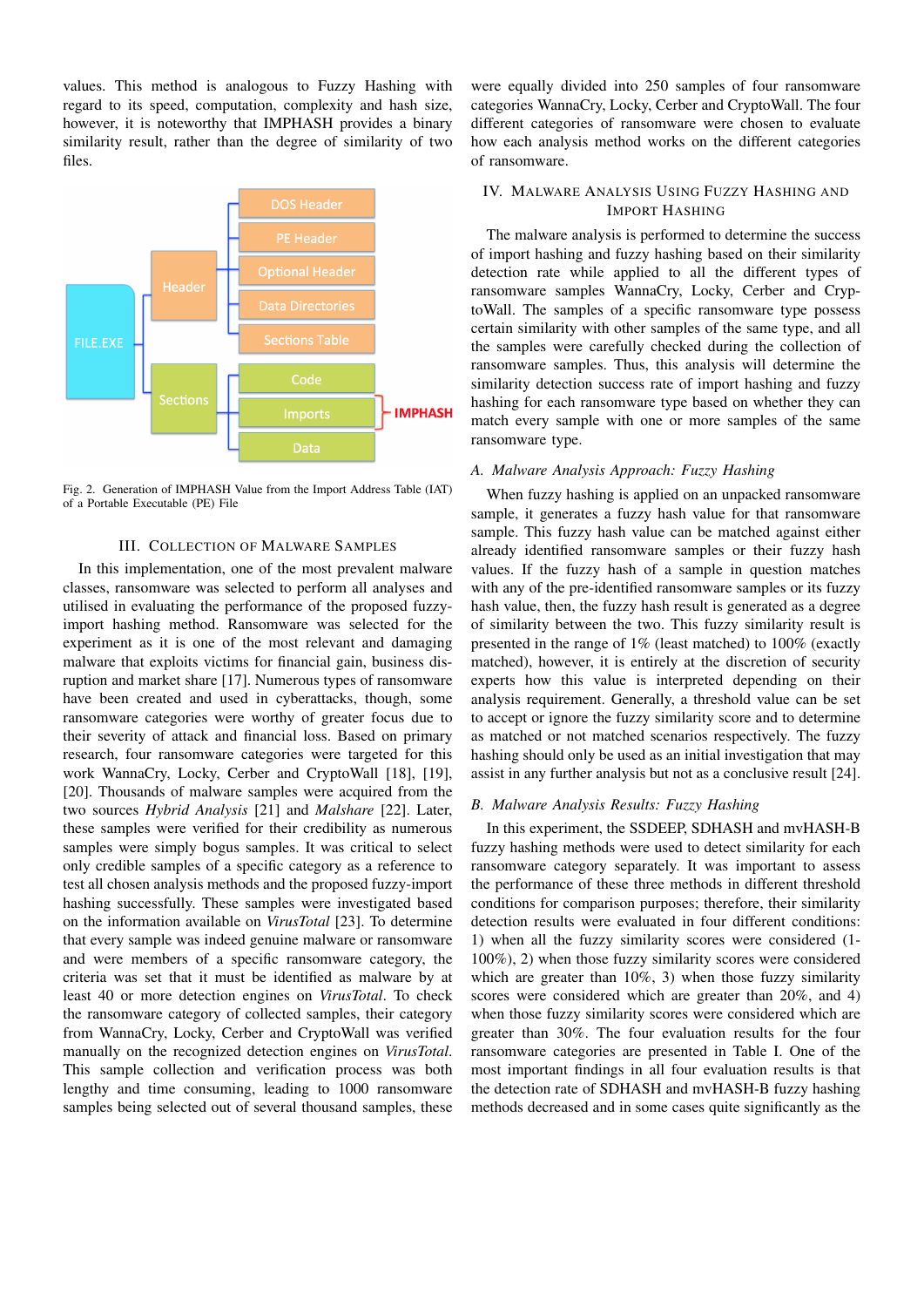similarity threshold value increased. The detection rate of the SSDEEP fuzzy hashing method is lower, however, consistent in all four experiments. At the final similarity threshold limit of 30%, most SSDEEP results are superior to the other two fuzzy hashing methods. This finding is crucial when utilising these similarity results in further analysis as they can affect the next stage (e.g., clustering or classification) result significantly.

## *C. Malware Analysis Approach: Import Hashing*

Similarly, when import hashing is applied on an unpacked ransomware sample, it generates an IMPHASH value for that ransomware sample. Moreover, this IMPHASH value can be matched against either existing identified ransomware samples or their IMPHASH values. If the IMPHASH value of the investigated sample matches with any of the pre-identified ransomware samples or its IMPHASH value, then, the result is generated as a matched sample with one or more samples. However, it does not provide a degree of similarity, rather a binary output (i.e. either matched or not matched). The import hashing should only be used as an initial investigation that may help in any further analysis but not as a conclusive result [12].

## *D. Malware Analysis Results: Import Hashing*

In this experiment, the import hashing method was used to detect similarity for each ransomware category separately. The similarity detection results for all the four ransomware categories are shown in Table II. The import hashing result is a mixed result when compared with the fuzzy hashing results. In one case it is somewhat better, however, in other cases it is slightly lower. It is worth noting that import hashing can only be used on PE file formats, therefore, its effectiveness depends on the type of samples investigated.

In summary, the detection rate of three fuzzy hashing (SSDEEP, SDHASH and mvHASH-B) and import hashing methods were not very good. Therefore, these methods cannot be used as a reliable malware analysis method and require further enhancement. Import hashing and fuzzy hashing are both fast and compact methods, and may be combined together to apply two different detection methods to improve the detection rate without affecting the performance significantly.

## V. MALWARE ANALYSIS USING THE PROPOSED FUZZY-IMPORT HASHING

## *A. Malware Analysis Approach: Fuzzy-Import Hashing*

Every malware analysis method has certain limitations due to its typical working procedure and not every method works well with every type of malware. Consequently, it may be useful to combine two different detection methods to enhance the detection capability, provided this does not affect the performance of the analysis significantly. Fuzzyimport hashing is the combination of fuzzy hashing and import hashing which applies both techniques to detect the similarity between two files. Both fuzzy hashing and import hashing are a compact, fast and resource-optimised method employed for analysis which may not be effective on their own, nonetheless they can complement each other and may improve the overall

detection accuracy without affecting the overall performance significantly [12]. Fuzzy hashing attempts to find structural similarity between the two files in their entirety, whereas import hashing attempts to find similarity between import address tables of files. Therefore, they can complement each other in finding a missed opportunity by one of the methods. Thus, the combined search result can increase the detection accuracy and confidence level of the overall analysis.

Fuzzy hashing provides the result as a degree of similarity of each matched sample and import hashing only reveals whether the sample is matched or not. The two different types of results require a suitable alignment to combine these two results to be utilised as one result in the advanced analysis. In this fuzzyimport hashing method, an import hashing matched result is considered similar to 1 or 100% of fuzzy hashing result (exact match of fuzzy hashing) and an unmatched result is considered similar to 0 of fuzzy hashing result (no match of fuzzy hashing). The reason for considering import hashing matched result as 1 or 100% is: if the two IATs of two files are same then it is very likely that they hold a very strong similarity due to similar sequencing of function calls. This enables the fuzzy-import hashing method to generate its combined results as a degree of similarity in the range of 1 to 100%, in similar way to fuzzy hashing results. Import hashing is faster than fuzzy hashing, therefore, their combined operation is performed in such a way that import hashing is applied on samples initially, and if a match cannot be found then fuzzy hashing is applied. In this way, fuzzy hashing can only be applied on the remaining samples which could not be matched by import hashing, thus saving computational overheads of the fuzzy hashing method. The logical approach for this implementation is shown using the pseudocode in Algorithm 1.



Fig. 3. Fuzzy-Import Hashing: A Malware Analysis Approach

#### *B. Malware Analysis Results: Fuzzy-Import Hashing*

The performance of fuzzy-import hashing was compared against the performance of import hashing and three fuzzy hashing methods SSDEEP, SDHASH and mvHASH-B. This evaluation was to determine whether this integration was successful or not, and if successful, then which fuzzy hashing method produced greater accuracy in the results. The similarity detection result of fuzzy-import hashing utilising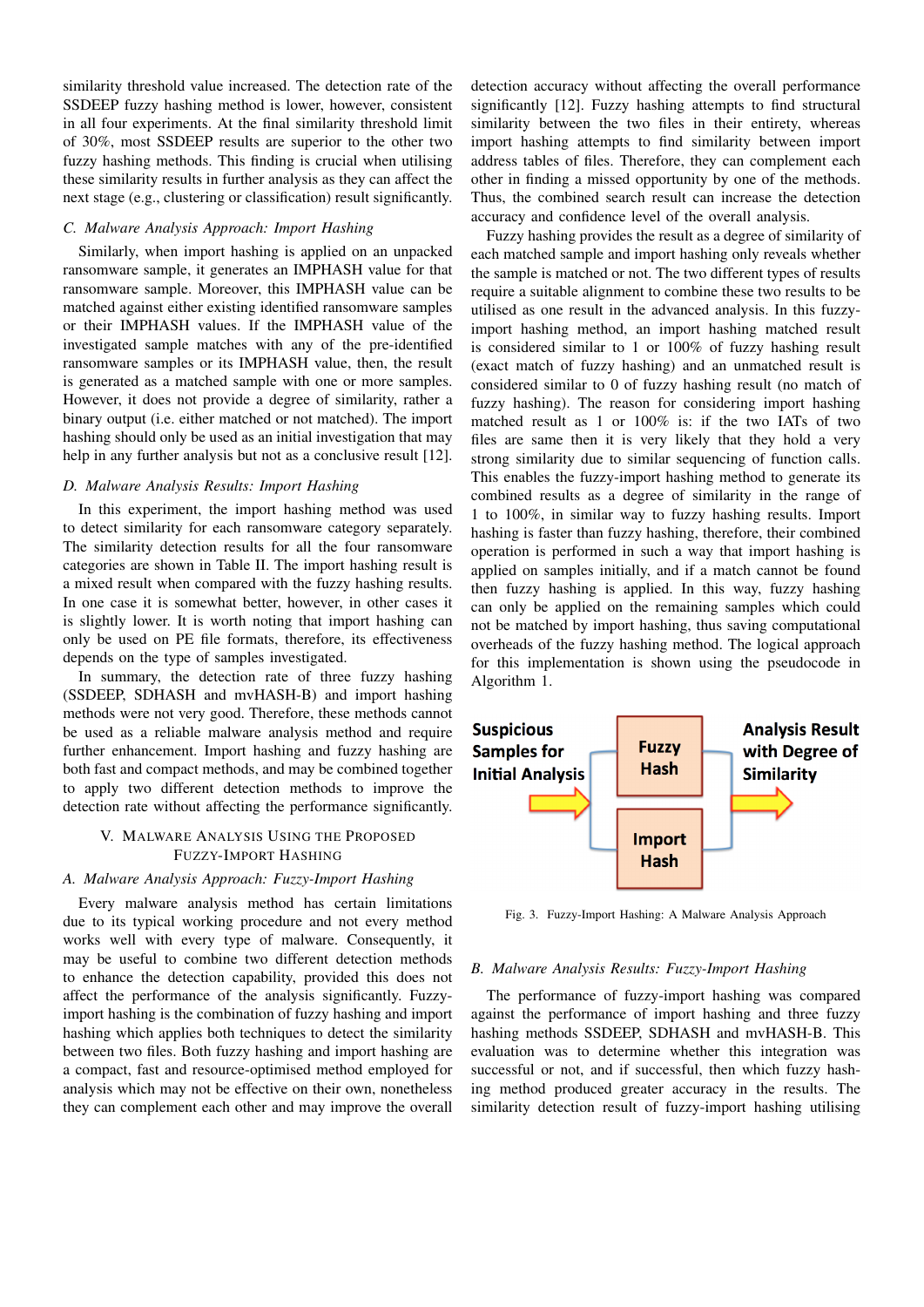#### TABLE I MALWARE ANALYSIS RESULTS OF THE SSDEEP, SDHASH AND MVHASH-B FUZZY HASHING METHODS FOR WANNACRY, LOCKY, CERBER AND CRYPTOWALL RANSOMWARE SAMPLES

| <b>Fuzzy</b><br><b>Hashing</b><br>Matching<br>Criteria | <b>WannaCry Ransomware</b>                |                                           |                                             |                                           | <b>Locky Ransomware</b>                   |                                      |                                           | <b>Cerber Ransomware</b>                  |                                      | <b>Cryptowall Ransomware</b>              |                                           |                                      |
|--------------------------------------------------------|-------------------------------------------|-------------------------------------------|---------------------------------------------|-------------------------------------------|-------------------------------------------|--------------------------------------|-------------------------------------------|-------------------------------------------|--------------------------------------|-------------------------------------------|-------------------------------------------|--------------------------------------|
|                                                        | <b>SSDEEP</b><br><b>Detection</b><br>Rate | <b>SDHASH</b><br><b>Detection</b><br>Rate | <b>mvHASH-B</b><br><b>Detection</b><br>Rate | <b>SSDEEP</b><br><b>Detection</b><br>Rate | <b>SDHASH</b><br><b>Detection</b><br>Rate | mvHASH-B<br><b>Detection</b><br>Rate | <b>SSDEEP</b><br><b>Detection</b><br>Rate | <b>SDHASH</b><br><b>Detection</b><br>Rate | mvHASH-B<br><b>Detection</b><br>Rate | <b>SSDEEP</b><br><b>Detection</b><br>Rate | <b>SDHASH</b><br><b>Detection</b><br>Rate | mvHASH-B<br><b>Detection</b><br>Rate |
| Fuzzy<br>Similarity<br>Scores<br>$(1-100\%)$           | 91.2%                                     | 93.6%                                     | $90\%$                                      | 42%                                       | 58.4%                                     | 72.4%                                | 33.6%                                     | 71.2%                                     | 94.8%                                | 28%                                       | 52.4%                                     | 83.6%                                |
| Fuzzy<br>Similarity<br>Scores<br>$>10\%$               | 91.2%                                     | 93.6%                                     | 90%                                         | 42%                                       | 38.4%                                     | 64%                                  | 33.6%                                     | 62.8%                                     | 90.4%                                | 28%                                       | 32.8%                                     | 56.8%                                |
| Fuzzy<br>Similarity<br>Scores<br>$>$ 20%               | 91.2%                                     | 90%                                       | 84.4%                                       | 41.6%                                     | 35.6%                                     | 36.4%                                | 33.6%                                     | 37.6%                                     | 36.8%                                | 28%                                       | 24%                                       | 20.8%                                |
| Fuzzy<br>Similarity<br>Scores<br>$>30\%$               | 90.8%                                     | 90%                                       | 84.4%                                       | 41.6%                                     | 30.4%                                     | 33.6%                                | 33.6%                                     | 28.4%                                     | 36%                                  | 28%                                       | 20.4%                                     | 20.4%                                |

TABLE II MALWARE ANALYSIS RESULTS OF IMPORT HASHING FOR WANNACRY, LOCKY, CERBER AND CRYPTOWALL RANSOMWARE SAMPLES

| <b>Ransomware Category   Import Hashing Detection Rate</b> |           |
|------------------------------------------------------------|-----------|
| WannaCry Ransomware                                        | 87.6%     |
| Locky Ransomware                                           | 31.6%     |
| Cerber Ransomware                                          | 61.6%     |
| CryptoWall Ransomware                                      | $127.2\%$ |

Algorithm 1: Pseudocode of Fuzzy-Import Hashing to determine Malware Similarity by combining Fuzzy Hash with Import Hash

- S, Set of Samples for Investigation
- I, Set of Import Hashes of Known Malware
- F, Set of Fuzzy Hashes of Known Malware
- S, Similarity Score
- I, Import Hash Value
- F, Fuzzy Hash Value
- $\delta_T$ , Fuzzy Hash Similarity Threshold
- ∆, Degree of Similarity
- **for**  $(i = 1; i < |\mathbb{S}|; i + +)$  **do**

for  $(j = 1; j < |\mathbb{I}|; j + +)$  do if  $I_{\mathbb{S}_i} == I_i$  then  $S_{i,j} = 1$ if  $I_{\mathbb{S}_i} \notin \mathbb{I}$  then for  $(k = 1; k < |\mathbb{F}|; k + +)$  do if  $\Delta(F_{\mathbb{S}_i}, F_k) \geq \delta_T$  then  $S_{i,k} = \Delta(F_{\mathbb{S}_i}, F_k)$ 





Fig. 4. Comparative Analysis of the Overall Similarity Detection Rate of Fuzzy-Import Hashing (SSDEEP, SDHASH and mvHASH-B) and their corresponding Fuzzy Hashing (SSDEEP, SDHASH and mvHASH-B) for the collected Ransomware Samples

three different fuzzy hashing methods for all the four ransomware categories is shown in Table III, where, the fuzzy similarity scores greater than 30% were utilised for all the three fuzzy hashing methods (i.e. the fuzzy hash similarity threshold was set at 30%). Noticeably, fuzzy-import hashing with all the three fuzzy hashing methods showed improvement (at least  $>11\%$ ), but SSDEEP fuzzy hashing based fuzzyimport hashing produced comparatively better overall results of analysis (see Fig. 4). On the basis of this experimentation, fuzzy-hashing based analysis results were slightly improved in almost all the cases.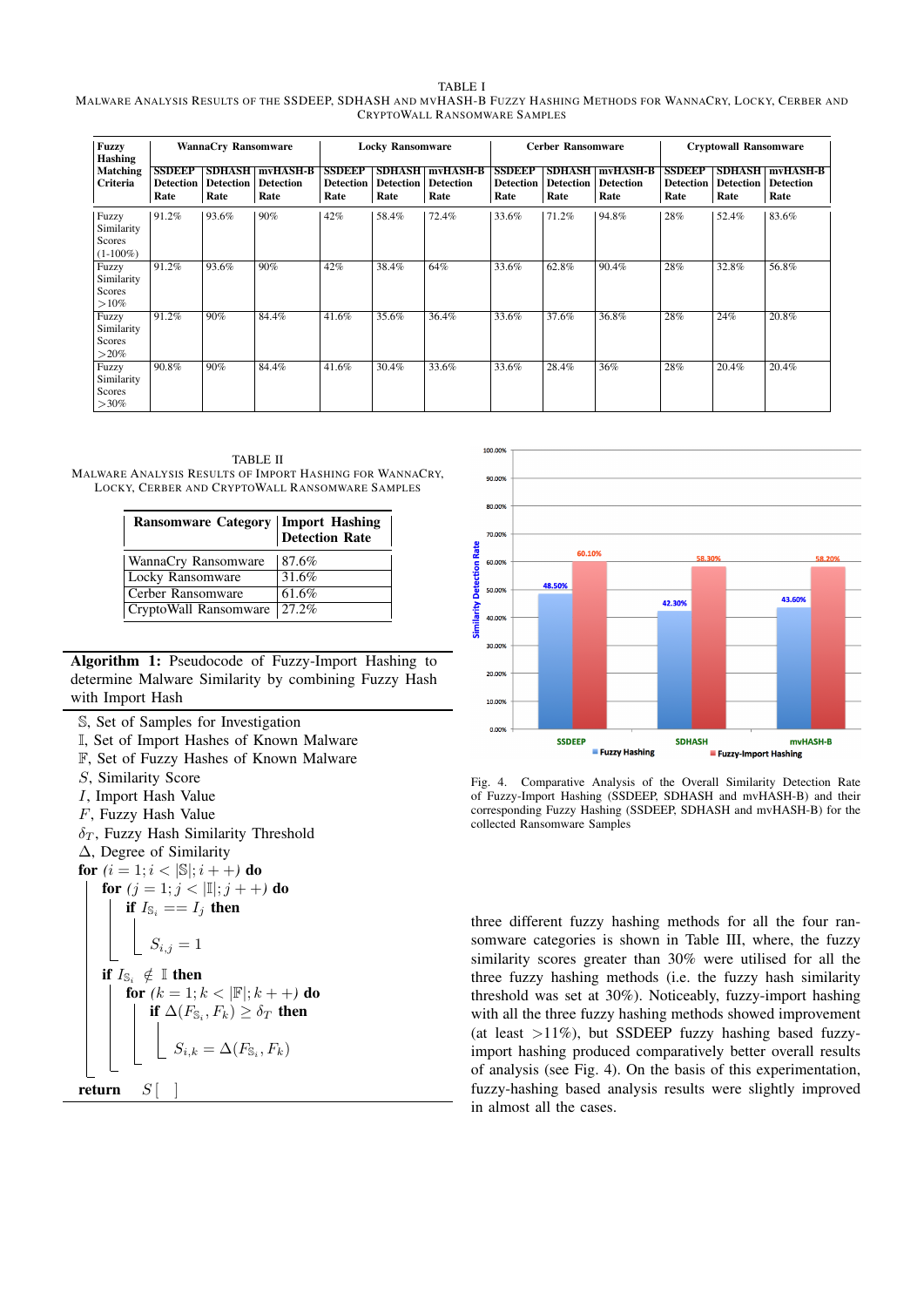TABLE III COMPARISON OF MALWARE ANALYSIS RESULTS OF FUZZY-IMPORT HASHING (SSDEEP, SDHASH AND MVHASH-B), FUZZY HASHING (SSDEEP, SDHASH AND MVHASH-B) AND IMPORT HASHING (IMPHASH) FOR THE COLLECTED RANSOMWARE SAMPLES

| <b>Ransomware</b><br>Category                                           | <b>IMPHASH</b><br>Import<br><b>Hashing</b><br><b>Detection Rate</b> | <b>SSDEEP</b><br><b>Fuzzy</b><br>Hashing<br><b>Detection Rate</b> | <b>SSDEEP</b><br><b>Fuzzy-Import</b><br>Hashing<br><b>Detection Rate</b> | <b>SDHASH</b><br>Fuzzy<br><b>Hashing</b><br><b>Detection Rate</b> | <b>SDHASH</b><br><b>Fuzzy-Import</b><br>Hashing<br><b>Detection Rate</b> | mvHASH-B<br><b>Fuzzy</b><br>Hashing<br><b>Detection Rate</b> | mvHASH-B<br><b>Fuzzy-Import</b><br>Hashing<br><b>Detection Rate</b> |
|-------------------------------------------------------------------------|---------------------------------------------------------------------|-------------------------------------------------------------------|--------------------------------------------------------------------------|-------------------------------------------------------------------|--------------------------------------------------------------------------|--------------------------------------------------------------|---------------------------------------------------------------------|
| WannaCry<br>Ransomware                                                  | 87.6%                                                               | 90.8%                                                             | 92.8%                                                                    | 90%                                                               | 92.8%                                                                    | 84.4%                                                        | 92.8%                                                               |
| Locky<br>Ransomware                                                     | 31.6%                                                               | 41.6%                                                             | 48.8%                                                                    | 30.4%                                                             | 45.2%                                                                    | 33.6%                                                        | 44.4%                                                               |
| Cerber<br>Ransomware                                                    | 61.6%                                                               | 33.6%                                                             | 61.6%                                                                    | 28.4%                                                             | 61.6%                                                                    | 36%                                                          | 61.6%                                                               |
| CryptoWall<br>Ransomware                                                | 27.2%                                                               | 28%                                                               | 37.2%                                                                    | 20.4%                                                             | 33.6%                                                                    | 20.4%                                                        | 34%                                                                 |
| <b>Overall Detection</b><br>Each<br>of<br>Rate<br><b>Hashing Method</b> | $\sqrt{52\%}$                                                       | $48.5\%$                                                          | 60.1%                                                                    | 42.3%                                                             | 58.3%                                                                    | $43.6\%$                                                     | $58.2\%$                                                            |

# VI. CLUSTERING OF MALWARE SAMPLES USING FCM BASED ON SIMILARITY SCORES OF FUZZY-IMPORT HASHING AND THEIR CORRESPONDING FUZZY HASHING

As previously mentioned, the fuzzy-import hashing results can be further utilised for advanced analysis such as clustering, and due to its fuzzy similarity results it can be directly utilised with fuzzy c-means clustering [4], [5], [6]. Here, both fuzzy-import hashing and its corresponding fuzzy hashing results were utilised for FCM to compare if fuzzy-import hashing could improve the clustering results. Evaluation of the clustering was undertaken using the fuzzy c-means clustering results of four fuzzy indexes *Fuzzy Silhouette Index, Partition Coefficient, Modified Partition Coefficient and Partition Entropy*, which were computed and collectively compared for both fuzzy-import hashing and its corresponding fuzzy hashing to determine the optimal clustering value of that category. Here, the higher value of the first three evaluation metrics signifies better clustering results and the lower value of the fourth evaluation metric signifies better clustering results. This computation was based on *fclust* package of R [25]. The comparative results are shown in Tables IV to VII for four different ransomware categories: WannaCry, Locky, Cerber and CryptoWall respectively. The majority of fuzzy-import based FCM results (8 out 12) were improved, however, some FCM results were not, indicating the requirement for further analysis of unimproved results and the possible reasons.

# VII. BENEFITS OF THE PROPOSED FUZZY-IMPORT HASHING

Combining fuzzy hashing with import hashing to develop fuzzy-import hashing could offer several benefits, however some of the most notable benefits are:

- Performance Sustainability: Import hashing is one of the fastest analysis methods as it only generates the hash of a part of a file (i.e., IAT) and does not affect the overall performance of the combined analysis process.
- Detection Rate Improvement: Both hashing methods can sometimes complement each other when one hash-

ing method fails to find similarity due to its particular limitations. Therefore, fuzzy-import hashing can detect greater malware samples than any single method alone.

- Overheads Minimisation: Import hashing is faster than fuzzy hashing, therefore, if it is applied on samples prior to fuzzy hashing then all the matched samples would not need to be processed again through fuzzy hashing as only unmatched samples require checking by fuzzy hashing. This avoids performing fuzzy hashing on all the samples thus reducing overheads required by fuzzy hashing alone.
- Result Alignment: Import hashing binary results can be readily aligned with fuzzy hashing results where the matching result could be treated similarly to 1 or 100% of a fuzzy hashing result (exact match of fuzzy hashing) and an unmatched result could be treated similarly to 0 of a fuzzy hashing result (no match of fuzzy hashing). Therefore, the two results can be easily aligned together in the form of fuzzy similarity scores.
- Accuracy Improvement: In case of import hashing found matched sample(s), the strong similarity score 1 or 100% is added to the final similarity result of fuzzy-import hashing, which increases the accuracy of the overall result and the further processing results of clustering or classification.

# VIII. CONCLUSION

This paper proposed a fuzzy-import hashing method for malware analysis to improve the similarity detection accuracy and performance of the analysis. This method was developed combining fuzzy hashing and import hashing methods; where, both methods are a compact and fast hashing methods, however, they are not always capable of producing reliable and positive results as a stand-alone method. In this implementation, the combined operation of the two methods was performed in such a way that import hashing was applied on samples initially due to its speed and if it could not find any match then and only then, was fuzzy hashing applied. This ensured that fuzzy hashing could only be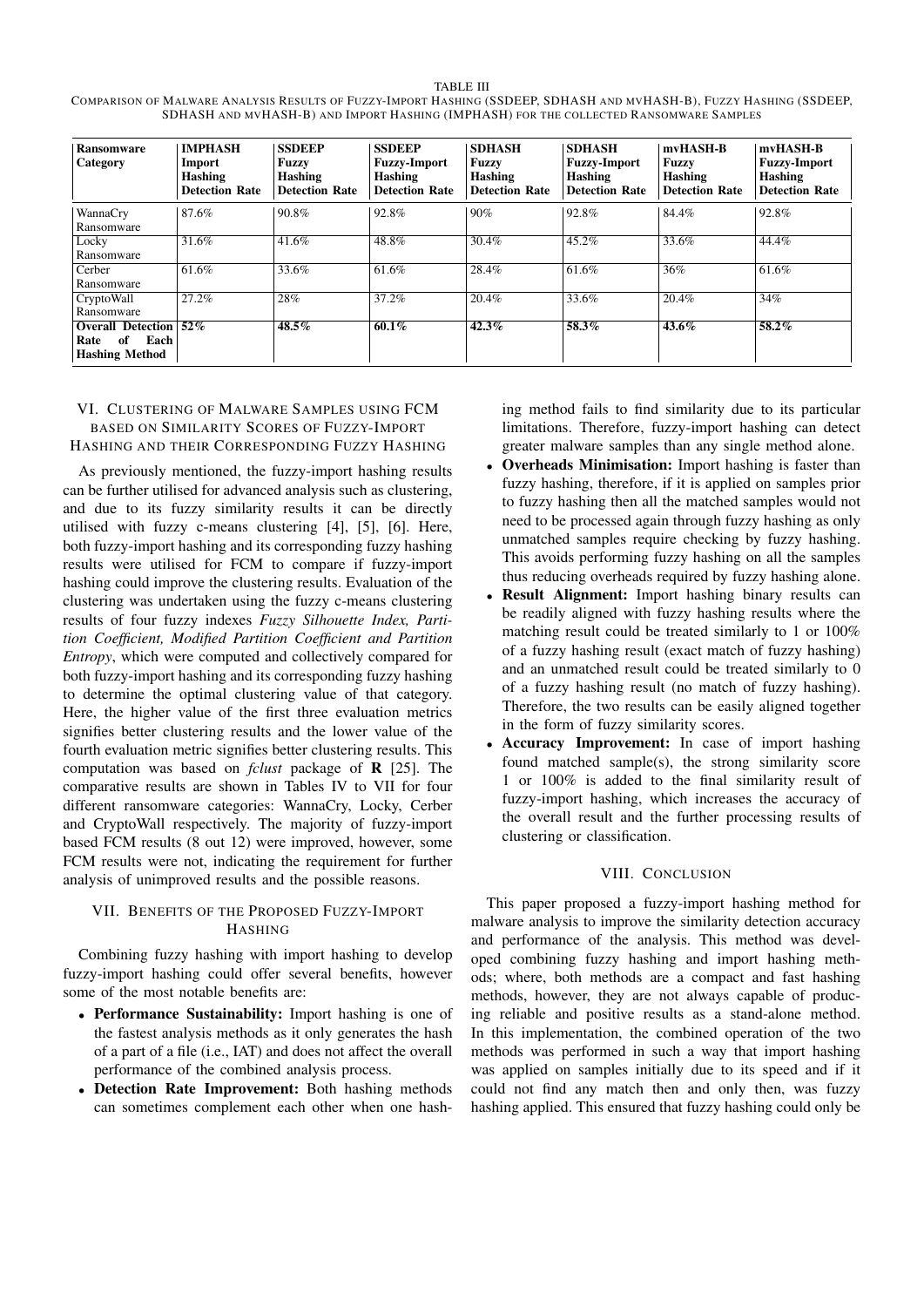#### TABLE IV

COMPARISON OF FCM RESULTS BASED ON SIMILARITY SCORES OF FUZZY-IMPORT HASHING (SSDEEP, SDHASH AND MVHASH-B) AND FUZZY HASHING (SSDEEP, SDHASH AND MVHASH-B) FOR THE COLLECTED WANNACRY RANSOMWARE SAMPLES

| <b>Cluster Validity Index</b>  | <b>SSDEEP</b><br>Fuzzy<br>Hashing | <b>SSDEEP</b><br><b>Fuzzy-Import</b><br>Hashing | <b>SDHASH</b><br>Fuzzv<br><b>Hashing</b> | <b>SDHASH</b><br><b>Fuzzy-Import</b><br>Hashing | mvHASH-B<br><b>Fuzzy</b><br>Hashing | mvHASH-B<br><b>Fuzzy-Import</b><br>Hashing |
|--------------------------------|-----------------------------------|-------------------------------------------------|------------------------------------------|-------------------------------------------------|-------------------------------------|--------------------------------------------|
| <b>Fuzzy Silhouette Index</b>  | 0.78324                           | 0.793863                                        | 0.6958656                                | 0.8228494                                       | 0.7994093                           | 0.826524                                   |
| Partition Coefficient          | 0.6433042                         | 0.6691064                                       | 0.7055717                                | 0.8488053                                       | 0.4005461                           | 0.7275929                                  |
| Modified Partition Coefficient | 0.5719651                         | 0.6029277                                       | 0.646686                                 | 0.8185663                                       | 0.2806553                           | 0.6731114                                  |
| Partition Entropy              | 0.8016553                         | 0.7308573                                       | 0.5792176                                | 0.3254954                                       | 1.278439                            | 0.6301614                                  |

#### TABLE V

COMPARISON OF FCM RESULTS BASED ON SIMILARITY SCORES OF FUZZY-IMPORT HASHING (SSDEEP, SDHASH AND MVHASH-B) AND FUZZY HASHING (SSDEEP, SDHASH AND MVHASH-B) FOR THE COLLECTED LOCKY RANSOMWARE SAMPLES

| <b>Cluster Validity Index</b>  | <b>SSDEEP</b><br><b>Fuzzy</b><br>Hashing | <b>SSDEEP</b><br><b>Fuzzy-Import</b><br>Hashing | <b>SDHASH</b><br>Fuzzy<br>Hashing | <b>SDHASH</b><br><b>Fuzzy-Import</b><br>Hashing | mvHASH-B<br>Fuzzy<br>Hashing | mvHASH-B<br><b>Fuzzy-Import</b><br>Hashing |
|--------------------------------|------------------------------------------|-------------------------------------------------|-----------------------------------|-------------------------------------------------|------------------------------|--------------------------------------------|
| <b>Fuzzy Silhouette Index</b>  | 0.9085124                                | 0.9300699                                       | 0.8325851                         | 0.8326483                                       | 0.8816986                    | 0.8443886                                  |
| Partition Coefficient          | 0.8376619                                | 0.838944                                        | 0.7522258                         | 0.7536781                                       | 0.9988531                    | 0.9408663                                  |
| Modified Partition Coefficient | 0.8051943                                | 0.8053328                                       | 0.702671                          | 0.7044138                                       | 0.9986237                    | 0.9290395                                  |
| Partition Entropy              | 0.3675082                                | 0.347518                                        | 0.5703733                         | 0.5602319                                       | 0.005407051                  | 0.1397954                                  |

#### TABLE VI

COMPARISON OF FCM RESULTS BASED ON SIMILARITY SCORES OF FUZZY-IMPORT HASHING (SSDEEP, SDHASH AND MVHASH-B) AND FUZZY HASHING (SSDEEP, SDHASH AND MVHASH-B) FOR THE COLLECTED CERBER RANSOMWARE SAMPLES

| <b>Cluster Validity Index</b>            | <b>SSDEEP</b><br>Fuzzy<br>Hashing | <b>SSDEEP</b><br><b>Fuzzy-Import</b><br>Hashing | <b>SDHASH</b><br><b>Fuzzy</b><br>Hashing | <b>SDHASH</b><br><b>Fuzzy-Import</b><br>Hashing | mvHASH-B<br>Fuzzy<br>Hashing | mvHASH-B<br><b>Fuzzy-Import</b><br>Hashing |
|------------------------------------------|-----------------------------------|-------------------------------------------------|------------------------------------------|-------------------------------------------------|------------------------------|--------------------------------------------|
| <b>Fuzzy Silhouette Index</b>            | 0.8559951                         | 0.6945895                                       | 0.6917668                                | 0.6937094                                       | 0.7052969                    | 0.7406375                                  |
| Partition Coefficient                    | 0.7772775                         | 0.6930008                                       | 0.7838876                                | 0.7951774                                       | 0.6131531                    | 0.656417                                   |
| Modified Partition Coefficient 10.732733 |                                   | 0.631601                                        | 0.7406651                                | 0.7542129                                       | 0.5357837                    | 0.5877004                                  |
| Partition Entropy                        | 0.4904145                         | 0.6716732                                       | 0.4853877                                | 0.4553734                                       | 0.8616182                    | 0.7794824                                  |

#### TABLE VII

COMPARISON OF FCM RESULTS BASED ON SIMILARITY SCORES OF FUZZY-IMPORT HASHING (SSDEEP, SDHASH AND MVHASH-B) AND FUZZY HASHING (SSDEEP, SDHASH AND MVHASH-B) FOR THE COLLECTED CRYPTOWALL RANSOMWARE SAMPLES

| <b>Cluster Validity Index</b>  | <b>SSDEEP</b><br>Fuzzy<br>Hashing | <b>SSDEEP</b><br><b>Fuzzy-Import</b><br>Hashing | <b>SDHASH</b><br><b>Fuzzy</b><br>Hashing | <b>SDHASH</b><br><b>Fuzzy-Import</b><br>Hashing | mvHASH-B<br><b>Fuzzy</b><br><b>Hashing</b> | mvHASH-B<br><b>Fuzzy-Import</b><br>Hashing |
|--------------------------------|-----------------------------------|-------------------------------------------------|------------------------------------------|-------------------------------------------------|--------------------------------------------|--------------------------------------------|
| <b>Fuzzy Silhouette Index</b>  | 0.9863146                         | 0.4704871                                       | 0.9988991                                | 0.4587643                                       | 0.7775503                                  | 0.7939686                                  |
| Partition Coefficient          | 0.7826071                         | 0.6088555                                       | 0.9091084                                | 0.1666667                                       | 0.5108229                                  | 0.822717                                   |
| Modified Partition Coefficient | 0.7391285                         | 0.5306266                                       | 0.89093                                  | 0.5232862                                       | 0.4129875                                  | 0.7872604                                  |
| <b>Partition Entropy</b>       | 0.4428341                         | 0.8592991                                       | 0.1518233                                | 1.791759                                        | 1.058915                                   | 0.4041951                                  |

applied on the remaining samples which could not be matched by import hashing, thus saving the computational overheads of fuzzy hashing. The similarity detection performance of fuzzy-import hashing was compared against stand-alone fuzzy hashing (SSDEEP, SDHASH and mvHASH-B) and import hashing, which demonstrated an improvement in similarity detection rate for each fuzzy hashing method. Subsequently, the FCM clustering result based on fuzzy-import hashing was compared against the stand-alone fuzzy hashing method (SSDEEP, SDHASH and mvHASH-B) to determine its success for advanced clustering analysis. This comparison indicated some positive results, however, further investigation is required of some unimproved cases. This proposed fuzzy-import hashing demonstrated some improvements in overall detection rates; however, this is still not a significant improvement to consider this proposed method as a generic analysis method and requires further analysis and improvement in the future.

## ACKNOWLEDGEMENT

The authors gratefully acknowledge the support of *Hybrid-Analysis.com, Malshare.com* and *VirusTotal.com* for this research work.